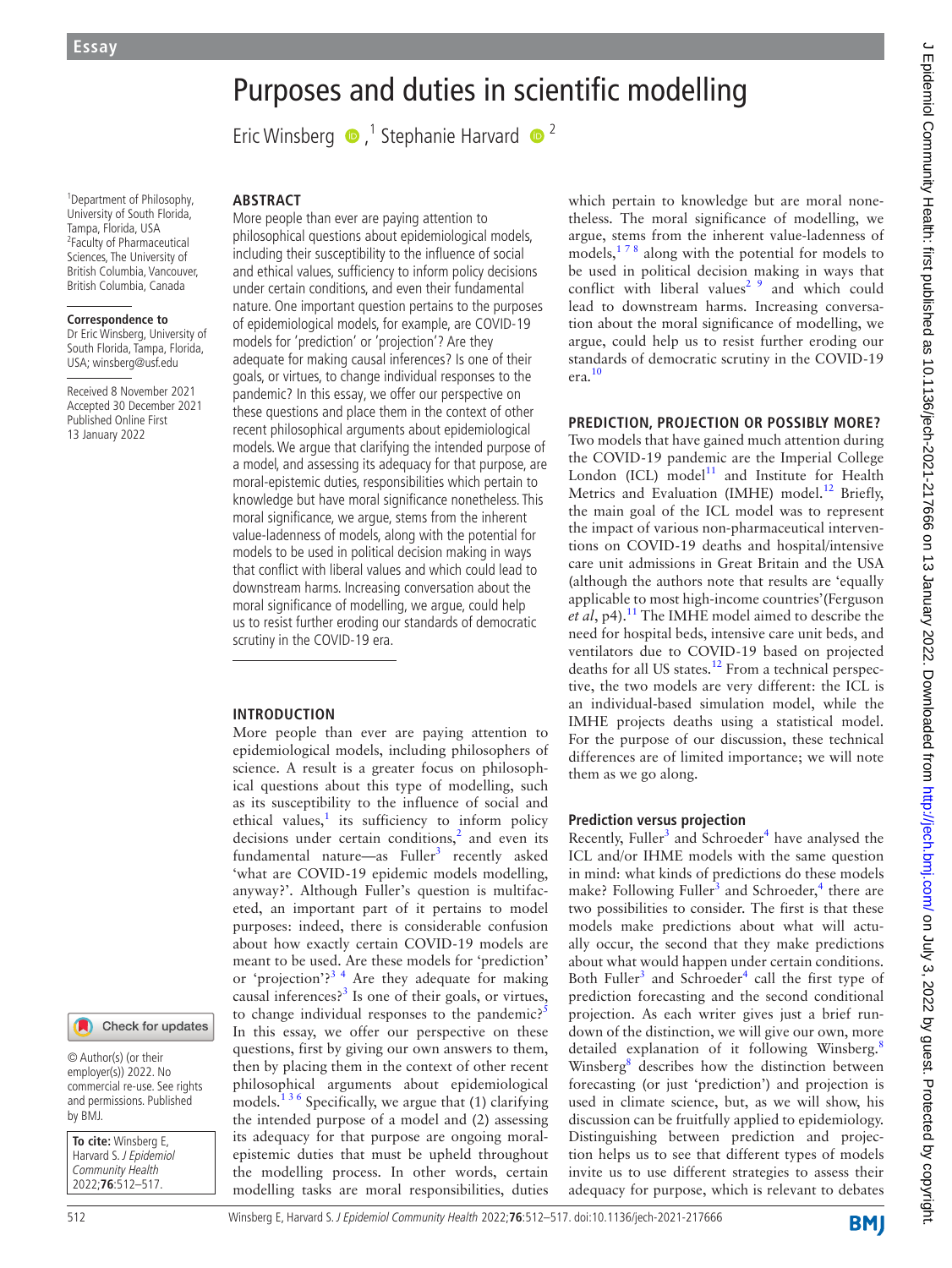surrounding different conceptions of 'model validation' in the health sciences.<sup>13</sup>

As Winsberg<sup>[8](#page-4-8)</sup> explains, in climate science, the difference must often be stressed between weather models and climate models. Weather models are indeed used to tell us what will actually occur at a particular time and place, that is, to make spatially and temporally fine-grained predictions about states of the atmosphere. Weather models have three important features: (1) they take into account our best and most recent measurements of the current atmospheric conditions in the relevant region; (2) their predictions are based on a comparatively high degree of fidelity to our near-perfect understanding of causal relationships in weather systems; (3) the accuracy of their predictions is easy to test empirically: they make frequent predictions concerning the near future that we soon come to observe in great detail. When a model has these features like these, our strategy for assessing its adequacy for purpose can be relatively straightforward, focused on the match between our predictions and our later observations.

Climate models, on the other hand, do not make spatially and temporally fine-grained predictions about states of the atmosphere. The chaotic nature of the atmosphere makes this impossible to do on the century-long time scales that concern climate science. Rather, climate models project global or wideregional averages of the variables describing these states, averaged over timespans of 30 years or longer. Furthermore, rather than forecast what will actually happen in the future, climate models are generally used to explore what possible evolutions in the climate could be triggered by different external forcings, defined as perturbations that are outside the climate system but capable of pushing it beyond its normal range of variation (eg, ozone depletion, C02 emissions, other greenhouse gases, deforestation). Climate models themselves have three important features: (1) they model climate variables in the form of coarse-grained statistical summaries of weather variables (eg, averages, degrees of variation in weather variables) and do not take account of current atmospheric conditions; (2) their projections are based on a representation of the dynamics of the atmosphere and ocean that, in order to be computationally manageable, has a much lower degree of fidelity to our best physics than weather prediction models; (3) the accuracy of their predictions is much less testable than those of weather models. This reduced testability is because we only get one run of the planet's climate evolution and we will not see it until it is too late: although climate models are meant to project the effects of many different possible emissions pathways (eg), we will only ever see the outcome of one of these. When a model has features like these, assessing its adequacy for purpose is a far more complicated enterprise.

According to Schroeder, $4$  the purpose of the IHME model should be understood not as forecasting but as conditional projection. He argues this on the grounds that IHME model documentation includes alongside its estimates caveats like 'assuming social distancing measures are maintained' and excludes arguments to the effect that all US states will (or are likely to) institute such measures (Schroeder, p3).<sup>[4](#page-4-7)</sup> Fuller<sup>3</sup> suggests that it is reasonable to interpret the IHME model results as forecasts (since the model made a single prediction after most states had implemented 'lockdowns') and to interpret the ICL model results as conditional projections (since the model's multiple estimates corresponded to different policy options). At the same time, Fuller<sup>[3](#page-4-2)</sup> questions whether the forecast/unconditional projection distinction is cogent in epidemiology: he notes that epidemic models always make assumptions and wonders

whether we should think epidemic models ever make unconditional predictions (see section 3).

To richen this discussion, we should point out that 'projection' is not a homogeneous purpose to which models can be put, nor one that stands opposite 'prediction' in a binary conception of possible model purposes. To be sure, the ICL and IHME models do not have the features of weather models: they do not incorporate precise, local measurements, their predictions are not based on a near-perfect understanding of causal relationships, and the accuracy of their predictions is not easy to test empirically. Rather, the ICL and IHME models have some features in common with climate models: they model coarse-grained statistical summaries of variables (eg, social contact and mortality rates), the models are not high-fidelity representations of their target systems (indeed, the IHME model does not even directly represent infectious disease transmission dynamics), and the accuracy of their predictions is very difficult to test (see section 2.3). However, we should be clear the ICL and IHME models do not make conditional projections in quite the same way as climate models do.

For one, the ICL and IHME models' projections are conditional on policy choices, while climate models are conditional on representative carbon pathways (RCPs). RCPs are not policy choices: they are outcomes that are conditional on policy choices and numerous other factors acting in complex interaction with one another; there are no uncontroversial connections between policy choices and carbon pathways. In comparison, the ICL model (eg) takes policy choices as inputs. Model developers are thus put in the position of estimating how, for example, university and school closures will affect social contact rates—but there is enormous uncertainty around such relationships, not least because they stand to vary from setting to setting. Imagine putting climate modellers in a similar position, for example, asking climate modellers to assume that all people who buy an electric car will receive a US\$5000 rebate and to estimate how this will affect the climate. Our confidence in the model would have to be relatively low: the results would no longer reflect a causal pathway of which scientists have a good understanding.

Indeed, the perhaps most crucial difference between the ICL/IHME models and climate models is the way they represent uncertainty. Unlike climate models, which typically include extensive sensitivity analyses and projections are given in terms of possible ranges for 30-year averages,<sup>[8](#page-4-8)</sup> the ICL and IHME models were subject to far more sources of uncertainty than they aimed to account for.<sup>14 15</sup> Despite this, these models provided point projections and narrow confidence intervals that gave the illusion of precision. As Edeling *et al*<sup>[14](#page-4-10)</sup> show, ICL model predictions were merely possibilities within a much wider distribution (the model was highly sensitive to 19 of its 940 parameters) and, as they say, some measure of uncertainty is required to correctly interpret model results and present a complete picture to policy-makers. Notably, the latter is textbook advice in the field of decision modelling in health economics: to inform health policy decisions, an analytic framework should include a characterisation of uncertainty surrounding the decision, a clear specification of the relevant objectives and constraints, and a means of structuring the decision problem and interpreting model results.<sup>16</sup> (Ch. 6) In our view, distinguishing between models that do and do not follow this advice when aiming to inform policy decisions is just as important as distinguishing between prediction and projection. In other words, we should want to distinguish between projection models that are and are not adequate for the purpose of decision making, which depends in part on how they characterise uncertainty.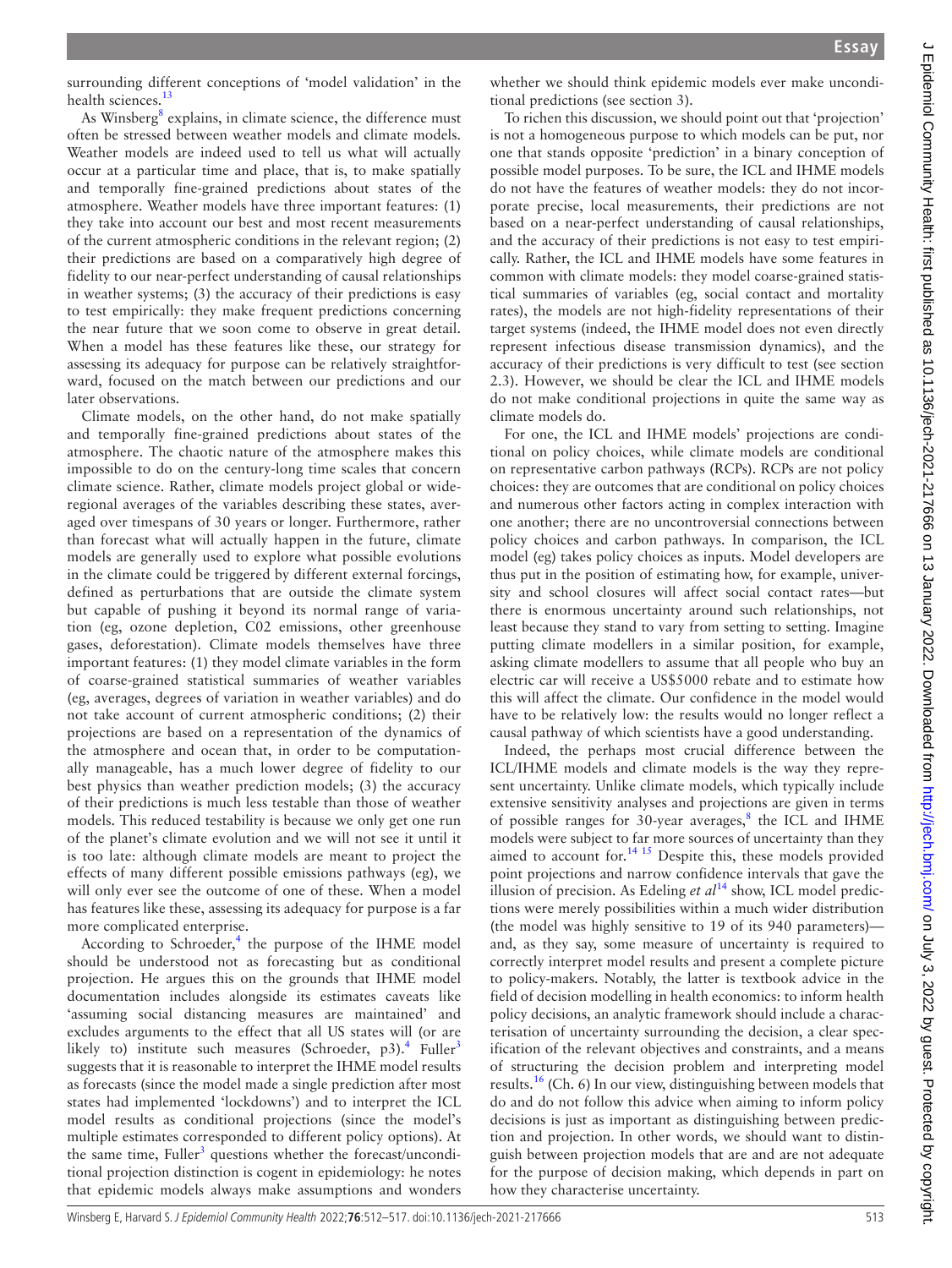## **Causal models**

A separate question that Fuller<sup>3</sup> addresses is whether COVID-19 models should be understood as causal models. This is a difficult question, in part because it is not well defined: causes can be thought of as operating at many different levels of description and a model that looks causal at one level of description might not look so at another. However, Fuller<sup>3</sup> makes a couple of remarks that we should reflect on. The first is that models whose 'structure is derived from the mechanistic theory of how infections spread among individuals' have 'a strong claim to being considered causal models'. The second is that models that give estimates of the effectiveness of policies or behaviour changes in terms like '38 700 000 lives would be saved by a viral suppression strategy' are plausibly being used to make causal inferences. Our view is that a model's incorporation (or not) of mechanistic theory should be irrelevant to us in assessing whether the model is adequate for causal inference, as should be what the model purports to estimate.

To see why, consider a difference between more vs less complex climate models. In complex climate models, a value of 'equilibrium climate sensitivity' (ECS) (a crucial feature of the climate system) is not assumed, but rather depends on the model's estimations of numerous mechanisms (eg, how the heat trapped by the greenhouse-gas-rich atmosphere is transported around and contributes to feedbacks that can trap yet more heat). Less complex models simply put a value of ECS into a model by hand. The more complex models are obviously more 'microcausal' than the less complex ones. However, as long as the ECS value a model assumes is accurate, a less complex model could in principle deliver many of the same answers regarding the causal effect of a carbon pathway as a complex one. Such a simple model might very well be useful, despite the fact that it is not at all derived from the mechanistic theory of how CO2 leads to warming. In fact, the true mechanism by which CO2 traps radiation has to do with the way in which a CO2 molecule vibrates when it is hit by infrared radiation. To our knowledge, no climate model actually represents that causal process.

Similarly, the actual mechanisms by which 'individuals transi-tion from being susceptible to being infectious<sup>[3](#page-4-2)3</sup> involve, among other things, SARS-COV-2 shedding in the upper respiratory tract and the spread of virus-laden respiratory particles, which are influenced by viral load dynamics and patterns of breathing, talking, coughing and airflow, etc.<sup>1718</sup> No epidemiological model that projects outcomes at the national level represents all of these mechanisms. Even in a comparatively complex individual-based model like the ICL model, whether a susceptible individual becomes infected with SARS-COV-2 at any given time is simply a parameterised function of assumed contact patterns (eg, by age, place) and estimated transmission probabilities per contact (eg, by infectiousness) $11^{19}$ —a function that is not resolved in terms of a mechanistic theory of transmission. This kind of model will be able to make counterfactual projections if and only if the assumed contact patterns and transmission probabilities are correct. And, importantly, if a simulation model is inadequate for counterfactual projection, it will also be inadequate for causal inference. After all, counterfactual projection and causal inference are similar tasks: they are the same type of reasoning applied in different directions.

Ultimately, whether a simulation model is adequate for causal inference depends on many things, but at least one of the following must be true: either the model's results must be insensitive to changes in its parameter values or the correct values for those parameters must be known. Suppose, for example, we

want to use a simulation model to infer whether a public health intervention caused a reduction in deaths over the past year. When populated with one set of parameter values, the model correctly retrodicts the number of observed deaths over the past year when (and only when) it assumes the intervention was implemented. When populated with another set of parameter values, the model correctly retrodicts the number of observed deaths over the past year under several assumptions, including the absence of the intervention. Clearly in this case, the model's adequacy for causal inference depends on our knowing which set of parameter values is correct: if we do not know, the model is not adequate for causal inference. We can see, then, why Edeling et al's<sup>14</sup> findings are significant: given that the ICL model was sensitive to specific parameter values (eg, the latent period, the contact rate given social distancing, and the delay to start case isolation) whose correct values were not known, we should not consider the ICL model to be adequate for causal inference. A similar sort of argument can be made about the IHME model, given its reliance on limited mortality curves with known shortcomings.<sup>15</sup> In general, it is the quality and accuracy of the model's mathematical assumptions that represent the effect of A on B that will determine whether the model is good at estimating how a modification to A will affect B— not how fine-grained the model is or at what level of description it looks for causal relationships.

In practice, model users may be tempted to think of models as being more or less fit for causal inference, rather than adequate or inadequate, and to use whatever tools are available to them to perform a pressing task. Nonetheless, some models come with one or more explicit reasons to think they cannot support causal inferences: they lack the degree of fidelity to the real counterfactual relations in the world that is required for that. When modellers present these models to decision-makers, they are taking a risk with foreseeable potential harms, a risk with moral significance. $20$ 

# **'Performativity'**

Some have argued that some models can have another, distinct function called 'performativity'.<sup>[5](#page-4-3)</sup> Performativity is the capacity of a model to influence the (at least partially social) system that it models. van Basshuysen et al<sup>[5](#page-4-3)</sup> suggest that the ICL model was performative in that it influenced (1) scientific advising, (2) policy decisions and (3) individual behaviour that shaped pandemic outcomes. As van Basshuysen *et al*<sup>[5](#page-4-3)</sup> note, the first two modes of influence are well documented, while the third is plausible.

One reason for philosophical interest in the concept of model performativity is the apparent challenge it poses for a model's predictive accuracy. As van Basshuysen et al (p 11[5](#page-4-3))<sup>5</sup> note, models like the ICL are designed to provide policy guidance, so their usefulness 'depends on their predictive performance'. At the same time, when a model steers policy-makers away from certain scenarios (eg, a 'do nothing' approach), this makes it difficult to test the accuracy of its projections for those counterfactual scenarios. A good example is the ICL model's projection of 510 000 deaths from COVID-19 in Great Britain and 2.2 million in the USA in 'the (unlikely) absence of any control measures or spontaneous changes in individual behaviour' (Ferguson,  $p6-7$ ).<sup>11</sup> This particular counterfactual projection is indeed difficult to test. For example, even though we can point to US states that implemented no mitigation measures whatsoever and demonstrate that far fewer deaths occurred there by August, 2020 than the ICL model would have projected $21$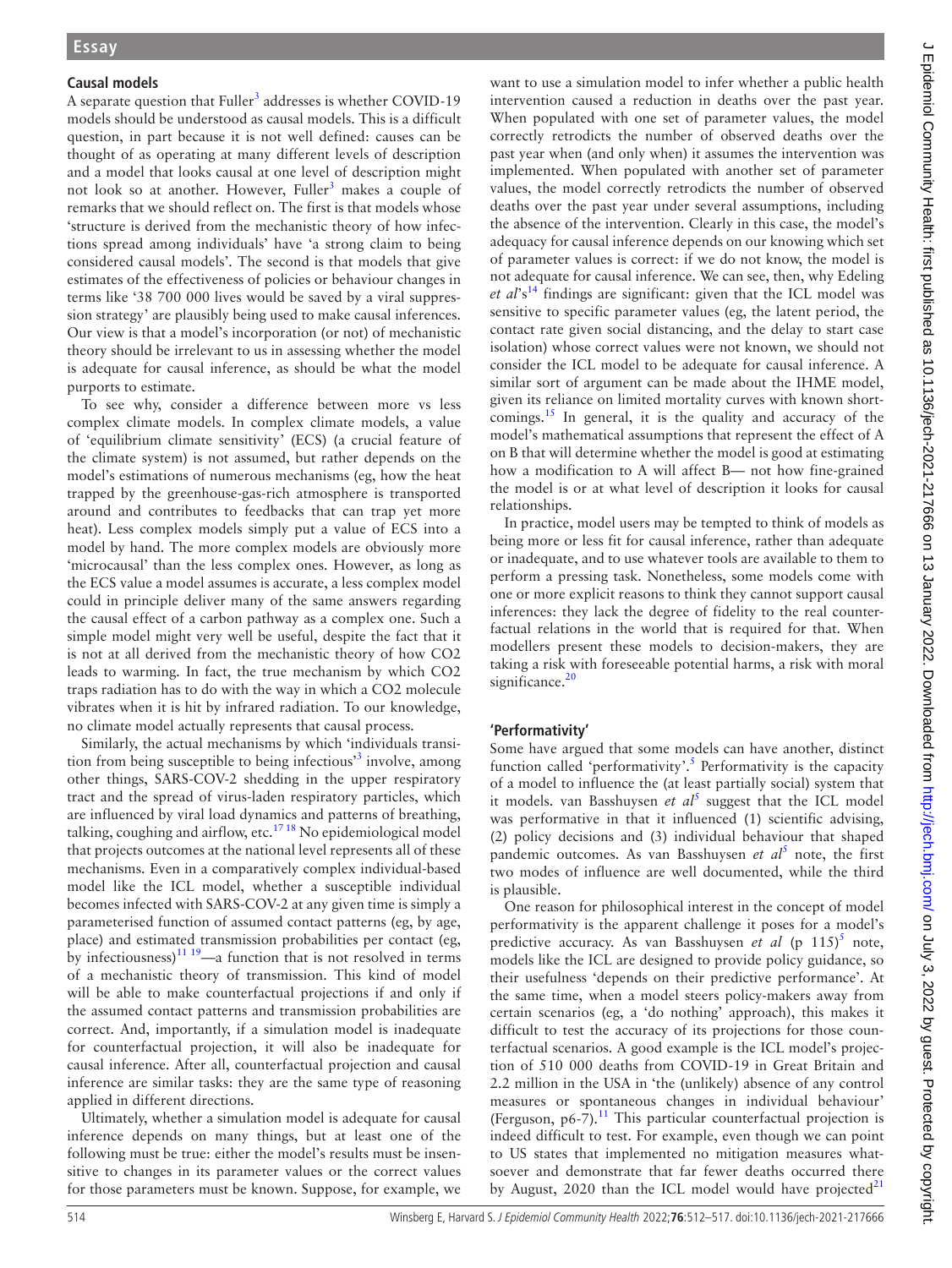(setting aside here the objection that the ICL model did not directly make state-level projections), it would seem that the model's defenders can always appeal to the possibility that individuals in that state changed their behaviour and undermined the model's projections. Indeed, Schroeder<sup>[4](#page-4-7)</sup> defends the IHME model using a similar tactic: 'although there may be other grounds for criticising the model, we cannot criticise it simply because the death toll has turned out to be far higher than what the model projected. The model told us how many COVID-19 deaths the USA would see if the country implemented strict social distancing measures. Since it did not do that, the actual death toll can't prove the model wrong' (Schroeder, p4). This seems, of course, extraordinarily convenient for model developers. Nonetheless, van Basshuysen *et al* (p121)<sup>5</sup> worry that when model projections are affected by so-called performativity, this can attract criticisms like the model is 'too pessimistic' and seems to undermine their credentials.

The idea that van Basshuysen *et al*  $(p121)^5$  $(p121)^5$  explore is that, while a model's performative ability can adversely affect its predictive abilities, this may not imply that a model's 'suitability, adequacy, or usefulness is diminished'. In fact, the authors suggest that we might want, under some conditions, to consider a model's performative impact to be a potential virtue. We have seen similar suggestions pop up in the epidemiology literature: Biggs and Littlejohn  $(p92)$ ,<sup>22</sup> for example, remark that 'Initial projections (of the ICL model) built in worst-case scenarios that would never happen as a means of spurring leadership into action', while Ioannidis et al (p6)<sup>[23](#page-5-5)</sup> speculate that 'In fact, erroneous predictions may have even been useful. A wrong, doomsday prediction may incentivise people towards better personal hygiene'. Assuming for the moment that such claims are true, are there conditions under which inaccurate, pessimistic projections are something to celebrate? Our moral judgement is no: there are no such conditions.

The reason we use decision modelling to inform health policy in the first place is because health interventions have costs, that is, monetary costs, opportunity costs, and/or other undesirable outcomes associated with them, including, sometimes, loss of freedoms that are at the heart of a liberal democracy. The point of models like the ICL model is to help determine if an intervention's benefits warrant those costs. It is only by accurately measuring costs and benefits and knowing what sacrifices we wish to make that we can determine whether performativity (be it defined as changes to scientific advising, policy decisions or individual behaviour) would be desirable or not. Making performativity a goal in model construction, therefore, would be a serious threat to democratic decision making. van Basshuysen *et al*<sup>[5](#page-4-3)</sup> (p122) seem to appreciate this point, as they concede that it would seem highly problematic to recommend constructing models with certain performative capacities, given concerns around questionable social value influences and the impact on model credentials. Nonetheless, van Basshuysen et al<sup>[5](#page-4-3)</sup> suggest that performativity might be a criterion by which models could be evaluated after the fact. But how could this work? Imagine holding an annual race in which we tell runners that the goal is to complete 10 km in the fastest possible time, but where, year after year, we award the medals to runners who most quickly reach the 5 km mark. Hopefully it is clear that we cannot neatly separate how runners will be evaluated from what they will eventually adopt as their goal. The same will be true of modelling. If those who judge the suitability, adequacy, or usefulness of a model give it high marks when it succeeds performatively (according to the values of the judges in question), they will be sending the signal that modellers should adopt this goal.

Performativity, we argue, is never a legitimate purpose for a model, especially given the risk that the behaviours the model stimulates have costs that people would be unwilling to bear if they had perfect knowledge of them. Consider, for example, that a recent cost-effectiveness analysis of social distancing strategies in Israel estimated that the incremental cost-effectiveness ratio of a national lockdown would be, on average, US\$45 104 156 (median US\$49.6 million) to prevent one death. $24$  Set aside the question of whether this figure is correct, or whether this model itself was created with rhetorical purposes in mind. It is clear that saving lives from COVID-19 via lockdowns was at best significantly costly, and reasonable people could disagree over whether the costs, whatever they are, were worth the benefits that they provided. To build an epidemiological model for the purpose of performativity, for example by deliberately producing 'worstcase scenarios', is to stack the deck in favour of certain results of a cost benefit analysis, rather than to perform one. After all, a model that is crafted to stimulate a desired live-saving behaviour is ipso facto one that suggests a comparatively lower cost of that behaviour per life saved. Furthermore, in the absence of a model that makes the highest quality projection, rather than one crafted to be performative, scientists will have no way to know how much the policies they are stimulating will cost—so not only are they deciding on behalf of everyone else without consulting their values, they are doing so blind. We should not rush to defend models that build in 'worst-case scenarios that would never happen' (Biggs and Littlejohn,  $p92$ )<sup>22</sup> on the grounds they spur leadership into action: we should pause first and ask what the public values and wants from their leadership.

## **DUTIES IN MODELLING**

In the introduction, we suggested that people involved in scientific modelling have the moral-epistemic duties to establish what purposes a given model aims to serve and to continually assess the model's adequacy for those purposes. Our claim builds on the idea that scientists have a moral responsibility to avoid foreseeable harms, $25$  taking into account that using models that are inadequate for purpose can lead to such harms, including the endorsement of false claims and the unjust omission of information, $^{20}$  $^{20}$  $^{20}$  which are significant in the context of decision making. Before we go on, it is important to stress that model purposes come from people, not from models themselves. In principle, any model could be used for almost any purpose—displayed as a work of art, incorporated into one's spiritual practice, or used to make causal inferences or inform policy decisions—regardless of any relevant shortcomings. It is too much to ask for modellers to be responsible for ensuring that their models are never used in a way they do not intend. Rather, it is their duty to establish what they *do* intend and, thus, the scope of their responsibility.

When one is involved in scientific modelling for the purpose of informing decision making, moral and epistemic duties are not as distinct as philosophers often conceive of them<sup>[26](#page-5-8)</sup> but rather cross paths. We call modelling tasks moral-epistemic duties in order to underline that they have moral significance. The moral significance of modelling tasks stems in part from the inherent value-ladenness of modelling, including the representational decisions that are an intrinsic part of the process.<sup>120</sup> Representational decisions, in terms of what to represent (eg, in the model structure) and how to represent it (eg, through parameterisation), are uniquely guided by the purpose of the model. Not only is there no such thing as a 'factually correct' way to model something, we often lack anything resembling 'factually correct' model inputs (eg, 'one cannot hope to obtain an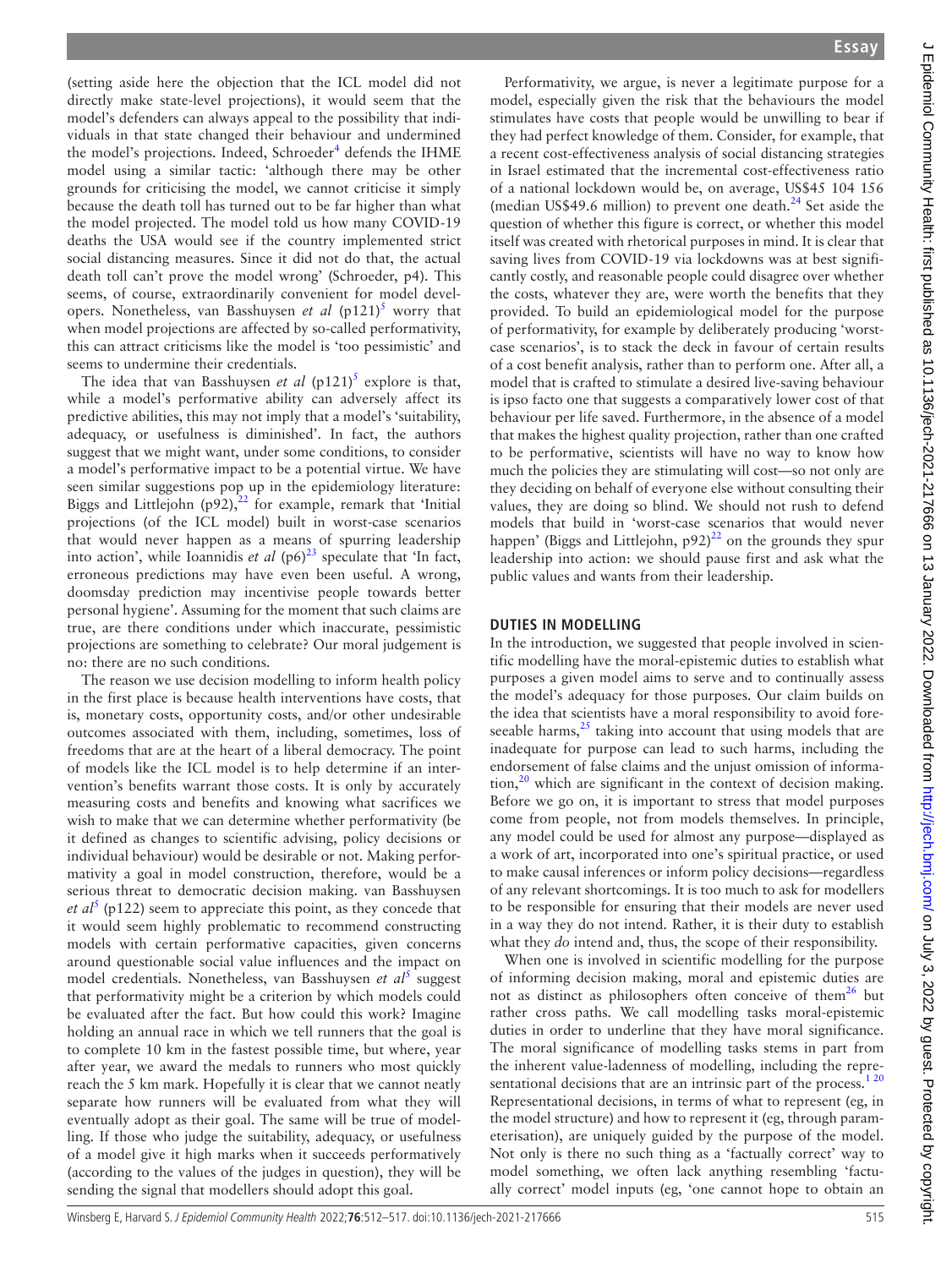accurate, data-informed value of all parameters in contention' in the ICL model (Edeling *et al* p128)).<sup>14</sup> The result is that representational decisions are routinely informed not by assessments of what is empirically true, but of what is reasonable, sufficient or adequate given the purpose of the model. These are often morally charged decisions, such as whether it is reasonable to exclude certain costs (eg, unintended harms) or adequate to use a certain source of data (eg, from a faraway setting) when esti-mating the overall benefit of a health intervention.<sup>[1](#page-4-0)</sup> One recognises these decisions as morally significant as soon as one learns that different people would make them differently. Modelling decisions share this in common with all expert judgements: 'If those making judgements share certain characteristics, such as gender, age, race, home ownership, or wealth, they may fail to recognise how the costs of policies (such as stay-at-home orders) are likely to affect those who do not share those characteristics; they might recognise those costs and consider them to some extent but they will not feel those consequences of their decisions' (Moore *et al*, p1).<sup>2</sup>

The fact that modelling decisions are both value-laden and purpose-guided lends an obvious significance to a model's intended purpose; to clarify this purpose is thus a primary moralepistemic duty in modelling. As we have shown, this task is not as simple as it seems: disambiguating a model's purpose from nearby possibilities requires detailed analysis along multiple axes.<sup>3 4 28</sup> <sup>29</sup> Furthermore, a model's purpose is not something that can be easily settled once and for all at the beginning of a modelling project. On the contrary, a model's purpose must continually be re-assessed and understood relative to its epistemic features, both its virtues and shortcomings—in other words, its adequacyfor-purpose. This assessment process involves a complicated weighting of epistemic (scientific) and non-epistemic (social) values that different scientists inevitably carry out differently. This is partly why a question like 'do epidemic models ever make unconditional predictions?<sup>[3](#page-4-2)</sup> is difficult to answer: epidemiologists with different values may use the same model for different purposes given their different assessments of the model.

Many contributors have documented the predictive failures of certain COVID-19 models,  $21-23$  30 31 while others have pointed to the (at least relative) success of the same models.<sup>4 19 32</sup> This discrepancy should remind us that there is no universally agreedupon, objective basis on which to define the accuracy of model predictions. When building a prediction model, modellers' moral-epistemic duties include setting a clear standard for predictive accuracy, not only in terms of precision but in terms of what will count as an accurate prediction. A model's predictions can be accurate for reasons that are not rooted in epistemic virtues—if a model overestimates the impact of a virus on mortality, but also overestimates the efficacy of an intervention, it might end up making an empirically accurate mortality projection in an area where the intervention is adopted— and modellers should be clear about whether or not they value this sort of achievement. At the same time, there is a duty to establish what will count as a failure: often, a model whose purpose is to make conditional projections has an infinite number of built-in 'escape routes', reasons to which the model's defenders can appeal to justify why projections have not panned out in the real world. It is sometimes possible to recognise a model at the outset of development as being unlikely to have strong predictive capabilities, particularly over the long term, given the complexity of its target system, known limitations in the relevant evidence, or other factors. In these cases, the model's purpose should be understood as being to assist decision making under significant uncertainty. This involves special moral considerations,

including whether to postpone the decision and pursue additional information.[16](#page-5-0)

Beyond a certain degree of uncertainty, utilitarian frameworks for decision making, like those behind harm–benefit and costeffectiveness modelling, will be of limited use. In such cases, caution is required: we should guard against models being used to justify existing political views by representing their favoured policies as the ones that 'follow the science'. Otherwise, our standards of scientific and democratic scrutiny will suffer.

**Acknowledgements** Stephanie Harvard gratefully acknowledges post-doctoral funding from the Michael Smith Foundation for Health Research.

**Contributors** We wrote this paper together with equal contributions.

**Funding** The authors have not declared a specific grant for this research from any funding agency in the public, commercial or not-for-profit sectors.

**Competing interests** None declared.

**Patient consent for publication** Not applicable.

**Provenance and peer review** Commissioned; externally peer reviewed.

**Data availability statement** Data sharing not applicable as no datasets generated and/or analysed for this study.

This article is made freely available for personal use in accordance with BMJ's website terms and conditions for the duration of the covid-19 pandemic or until otherwise determined by BMJ. You may use, download and print the article for any lawful, non-commercial purpose (including text and data mining) provided that all copyright notices and trade marks are retained.

#### **ORCID iDs**

Eric Winsberg <http://orcid.org/0000-0002-8764-0072> Stephanie Harvard <http://orcid.org/0000-0002-9008-2163>

#### **REFERENCES**

- <span id="page-4-0"></span>1 Harvard S, Winsberg E, Symons J, et al. Value judgments in a COVID-19 vaccination model: a case study in the need for public involvement in health-oriented modelling. [Soc Sci Med](http://dx.doi.org/10.1016/j.socscimed.2021.114323) 2021;286:114323.
- <span id="page-4-1"></span>2 Winsberg E, Brennan J, Surprenant CW. How government leaders violated their epistemic duties during the SARS-CoV-2 crisis. [Kennedy Inst Ethics J](http://dx.doi.org/10.1353/ken.2020.0013) 2020;30:215-42.
- <span id="page-4-2"></span>3 Fuller J. What are the COVID-19 models modeling (philosophically speaking)? Hist [Philos Life Sci](http://dx.doi.org/10.1007/s40656-021-00407-5) 2021;43:47.
- <span id="page-4-7"></span>4 Schroeder SA. How to Interpret Covid-19 Predictions: Reassessing the IHME's Model. [Philosophy of Medicine](http://dx.doi.org/10.5195/philmed.2021.43) 2021;2.
- <span id="page-4-3"></span>5 Van Basshuysen P, White L, Khosrowi D, et al. Three ways in which pandemic models may perform a pandemic. [Erasmus Journal for Philosophy and Economics](http://dx.doi.org/10.23941/ejpe.v14i1.582) 2021;14:10–127.
- 6 Harvard S, Winsberg E. Causal inference, moral intuition, and modeling in a pandemic. [Philosophy of Medicine](http://dx.doi.org/10.5195/philmed.2021.70) 2021;2.
- 7 Harvard S, Werker GR, Silva DS. Social, ethical, and other value judgments in health economics modelling. [Soc Sci Med](http://dx.doi.org/10.1016/j.socscimed.2020.112975) 2020;253:112975–9.
- <span id="page-4-8"></span>8 Winsberg E. Philosophy and climate science. Cambridge: Cambridge University Press, 2018.
- 9 Süsser D, Ceglarz A, Gaschnig H, et al. Model-Based policymaking or policy-based modelling? how energy models and energy policy interact. Energy Research & Social [Science](http://dx.doi.org/10.1016/j.erss.2021.101984) 2021;75:101984.
- <span id="page-4-4"></span>10 Airoldi G, Vecchi D. The road from evidence to policies and the erosion of the Standards of Democratic scrutiny in the COVID-19 pandemic. [Hist Philos Life Sci](http://dx.doi.org/10.1007/s40656-021-00419-1) 2021;43:66.
- <span id="page-4-5"></span>11 Ferguson NM, Laydon D, Nedjati-Gilani G. Report 9: impact of Non-Pharmaceutical interventions (NPIs) to reduce COVID-19 mortality and healthcare demand. Imperial College COVID response team, 2020. Available: [https://wwwimpe-rialacuk/mrc](https://wwwimpe-rialacuk/mrc-global-infectious-disease-analysis/covid-19/report-9-impact-of-npis-on-covid-19/)[global-infectious-disease-analysis/covid-19/report-9-impact-of-npis-on-covid-19/](https://wwwimpe-rialacuk/mrc-global-infectious-disease-analysis/covid-19/report-9-impact-of-npis-on-covid-19/)
- <span id="page-4-6"></span>12 Murray CJL, Institute for Health Metrics and Evaluation Covid 19 Health Service Utilization Forecasting Team,. Forecasting Covid 19 impact on hospital bed days, ICU dA Ys, ventilator days and deaths by US state in the next 4 months. MedRxiv preprint 2020.
- <span id="page-4-9"></span>13 Vemer P, Krabbe PFM, Feenstra TL, et al. Improving model validation in health technology assessment: comments on guidelines of the ISPOR-SMDM modeling good research practices Task force. [Value in Health](http://dx.doi.org/10.1016/j.jval.2013.06.015) 2013;16:1106-7.
- <span id="page-4-10"></span>14 Edeling W, Arabnejad H, Sinclair R, et al. The impact of uncertainty on predictions of the CovidSim epidemiological code. [Nature Computational Science](http://dx.doi.org/10.1038/s43588-021-00028-9) 2021;1:128-35.
- <span id="page-4-11"></span>15 Jewell NP, Lewnard JA, Jewell BL. Caution warranted: using the Institute for health metrics and evaluation model for predicting the course of the COVID-19 pandemic. [Ann Intern Med](http://dx.doi.org/10.7326/M20-1565) 2020;173:226–7.